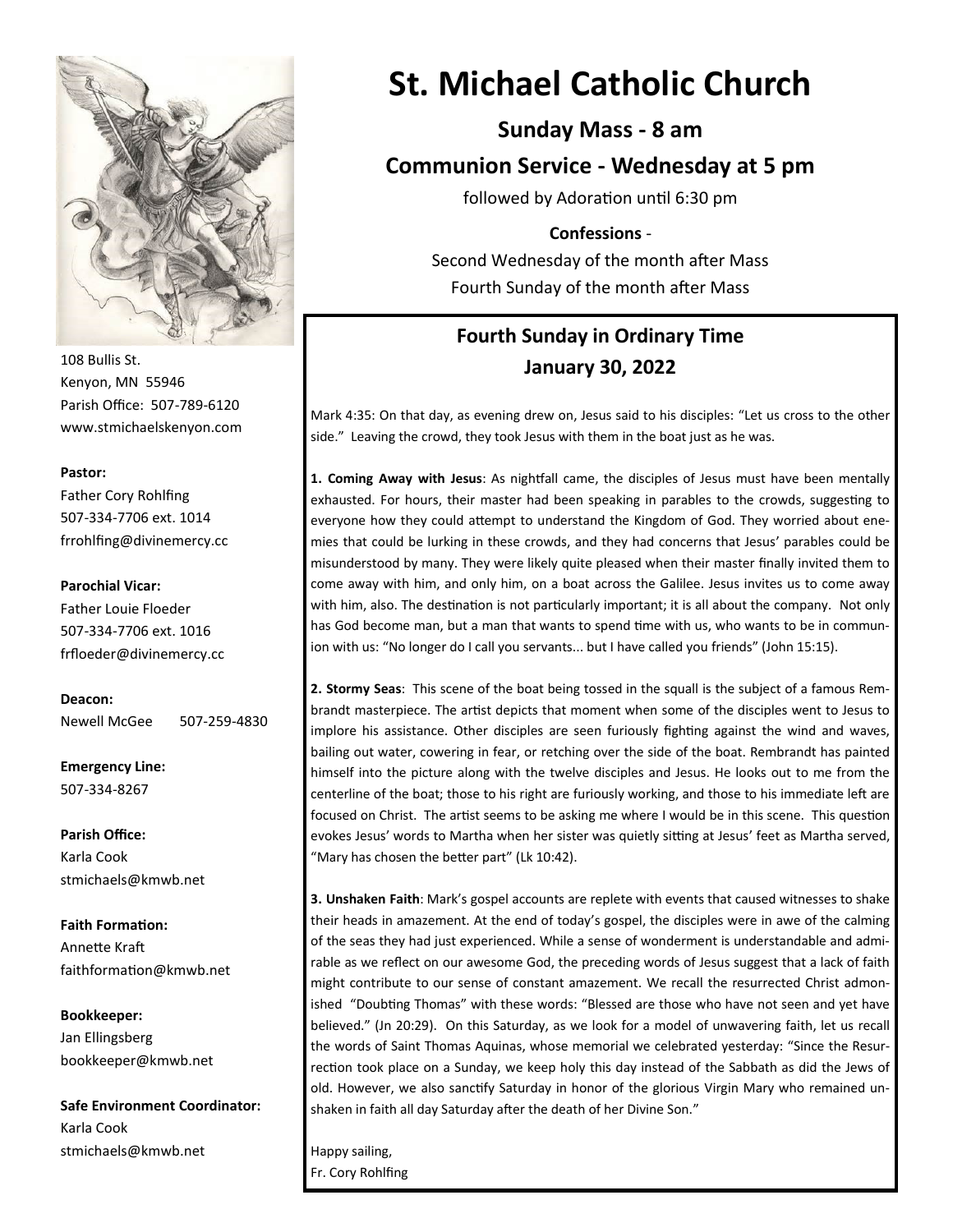Welcome to all those visiting us today. We invite everyone to continue to celebrate Mass with us at St. Michael's. Please let the parish office know if we can be of assistance to you.

### **CONTRIBUTIONS January 23, 2022** Adult Envelopes: \$ 730.00 Loose Plate: \$ 110.00

**Saints of the week** January 31 - St. John Bosco February 3 - St. Blasé St. Ansgar February 5 - St. Agatha February 6 - Sts Paul Miki and Companions

#### **Divine Mercy Mass schedule:**

Sunday - 8 am, 10 am, 12 pm (Spanish), 5 PM Monday - 5:30 pm Tuesday - 8:30 am Wednesday - 8:30 am IC 10:30 am IC Thursday - 8:30 am Friday - 8:30 am Saturday - 8:30 am, 4 pm

| <b>LITURGICAL SCHEDULE</b>                            |                                      | <b>IMPORTANT UPCOMING DATES</b>         |
|-------------------------------------------------------|--------------------------------------|-----------------------------------------|
| <b>February 6</b>                                     |                                      | February 9 - Confessions 5:30 pm        |
| Reader:                                               | Donna Lexvold                        |                                         |
| Ushers:                                               | Tim Karl & Jason Hoaglund            | February 27 - Confessions 9:00 am       |
| Servers:                                              | Serenity Overholt & Greyson Overholt | Mardi Gras Bingo 2:00 pm                |
| <b>February 13</b><br>Reader:<br>Penelope Parrish     |                                      | March 2 - Ash Wednesday Mass 7:00 pm    |
| Ushers:                                               | Tim LaCanne & Keith Schrader         | March 4 - Stations of the Cross 6:00 am |
| Servers:                                              | Ryan LaCanne & Mark Mund             | March 6 - Stations of the Cross 9:00 am |
| February money counters:<br>John Smith & Marv Donkers |                                      | March 9 - Stations of the Cross 5:30 pm |

We pray for all our parishioners, families and friends who are in need of physical or spiritual healing, especially, Anne Haynes, Bryce Young, Don Graunke, Marian Spindler, Donna Hollund, Mike "Mac" McDonald, Dorothy Pohlman, and Reymundo Ramirez.

We pray for those in the Armed forces, especially Sergio Jr & Angela Rodriguez, Zury Hoaglund, and Zane Hoaglund.



# *Mardi Gras Bingo February 27th - 2 pm*



Please join us for our annual Mardi Gras Bingo party!

Sign-up sheets are available on the bulletin board in the atrium for volunteers to help the day of the bingo party and for donations. Your support is greatly appreciated.

Please remember to make a basket for the silent auction. The baskets are an important part of the bingo party and help to make it more successful. Baskets can be brought to the office at any time. Thank you!